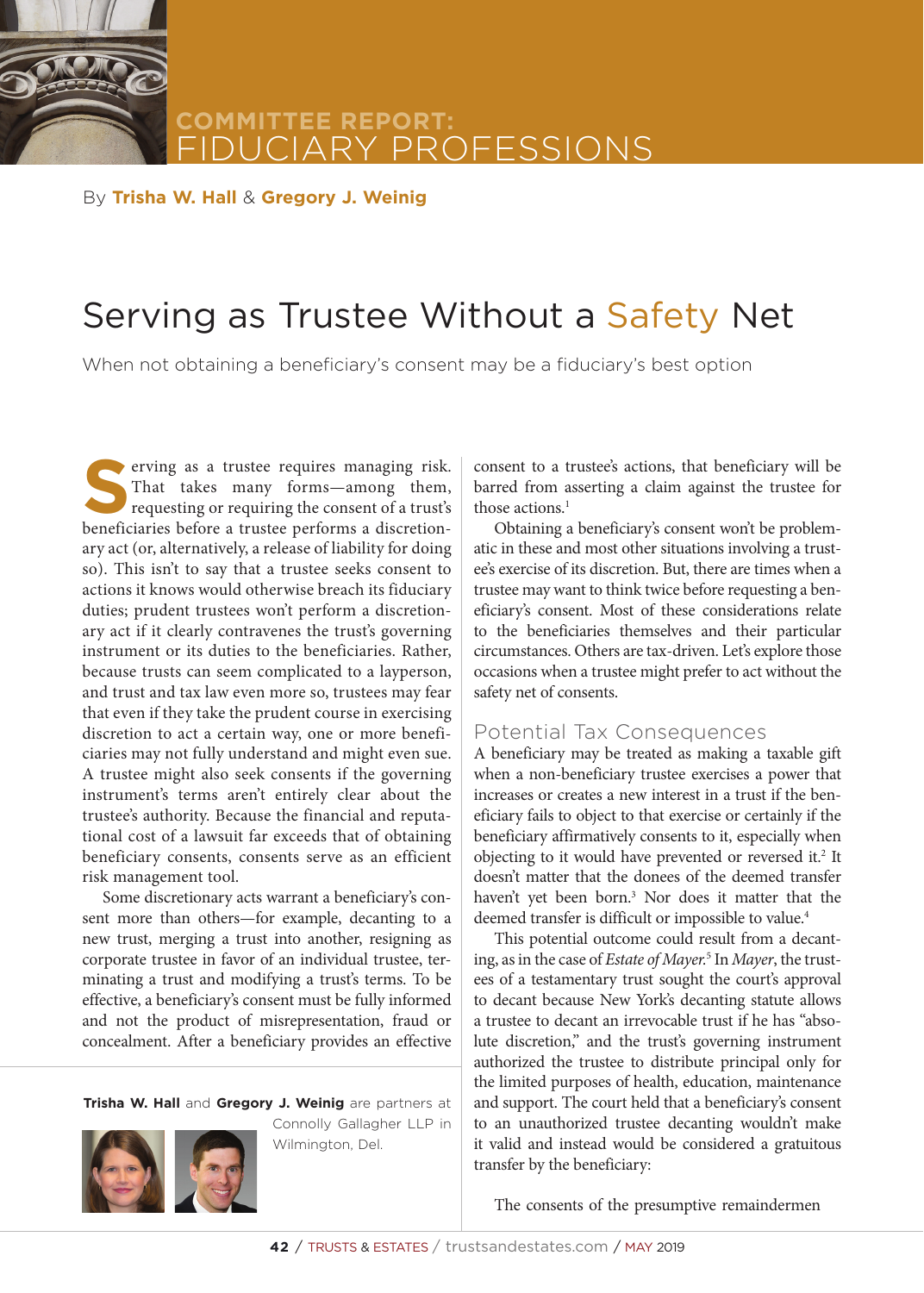

# **COMMITTEE REPORT: FIDUCIARY PROFESSION**

in this proceeding cannot enlarge the discretion of the trustee and thus bring the trust within the ambit of [the statute]. If affirmative consent of the remaindermen is determinative, then the appointment in further trust occurs by the beneficiaries' gratuitous transfer rather than the exercise of fiduciary discretion. Such a transfer presumably would be ineffectual to achieve the proposed transfer tax savings and, in any event, would be unauthorized by state law [internal citation removed].<sup>6</sup>

Other situations in which a beneficiary's consent to a trustee's discretionary decision may result in adverse transfer tax consequences to her are a distribution to other non-consenting beneficiaries via the trust's termination or a change of trust situs and governing law to a jurisdiction that changes the meaning of "descendants" to include adopted children when they weren't originally included,<sup>7</sup> both of which may result in gift tax being imposed on the deemed transfer from the consenting beneficiary to those who received distributions or were added to the trust.

## Special Needs Beneficiary

If a trust's governing instrument authorizes the trustee to convert it into a supplemental needs trust that's currently subject to an ascertainable standard, the trustee would be wise not to seek the consent of the special needs beneficiary. If the beneficiary were to consent to that action, it could be construed as a transfer of an available resource under Medicaid regulations.

## Divorcing Beneficiary

In *Ferri v. Powell-Ferri*, the Connecticut and Massachusetts courts confronted a trust for a divorcing spouse's sole benefit over which he had no rights of withdrawal, which had in turn been decanted from a predecessor trust over which he could withdraw up to 75 percent of the trust's principal (and which was soon to increase to the full trust balance during the divorce proceedings). The Supreme Court of Connecticut (where the divorce was occurring) certified certain trust-related questions to the Supreme Judicial Court of Massachusetts (whose law governed the trusts). The

latter court upheld the decanting. In doing so, part of its analysis depended on its sister court's recitation of (in turn) the Connecticut trial court's finding that the beneficiary hadn't consented to (and hadn't even been informed of) the decision of the trustees (one of whom

Some states, such as Delaware, allow a trust to be a "silent" trust with respect to the trust's beneficiaries with express language waiving the trustee's duty to provide information about the trust and its administration to the beneficiaries.

was the beneficiary's brother and business partner) to decant.8 Had the beneficiary consented to the trustees' decision to decant, the result may well have been different in both states.

# Confidentiality

Some states, such as Delaware, allow a trust to be a "silent" trust with respect to the trust's beneficiaries with express language waiving the trustee's duty to provide information about the trust and its administration to the beneficiaries.<sup>9</sup> Many silent trust instruments drafted within the last couple of years prohibit the trustee from providing such information to the beneficiaries and, in light of doing so, designate one or more individuals to represent such beneficiaries with respect to the trust. However, some silent trusts, especially older ones, don't provide such a clear prohibition. Instead, they may simply waive the duty—for example, "the trustee is under no duty to provide information about the trust or the administration of the trust to the beneficiaries who are